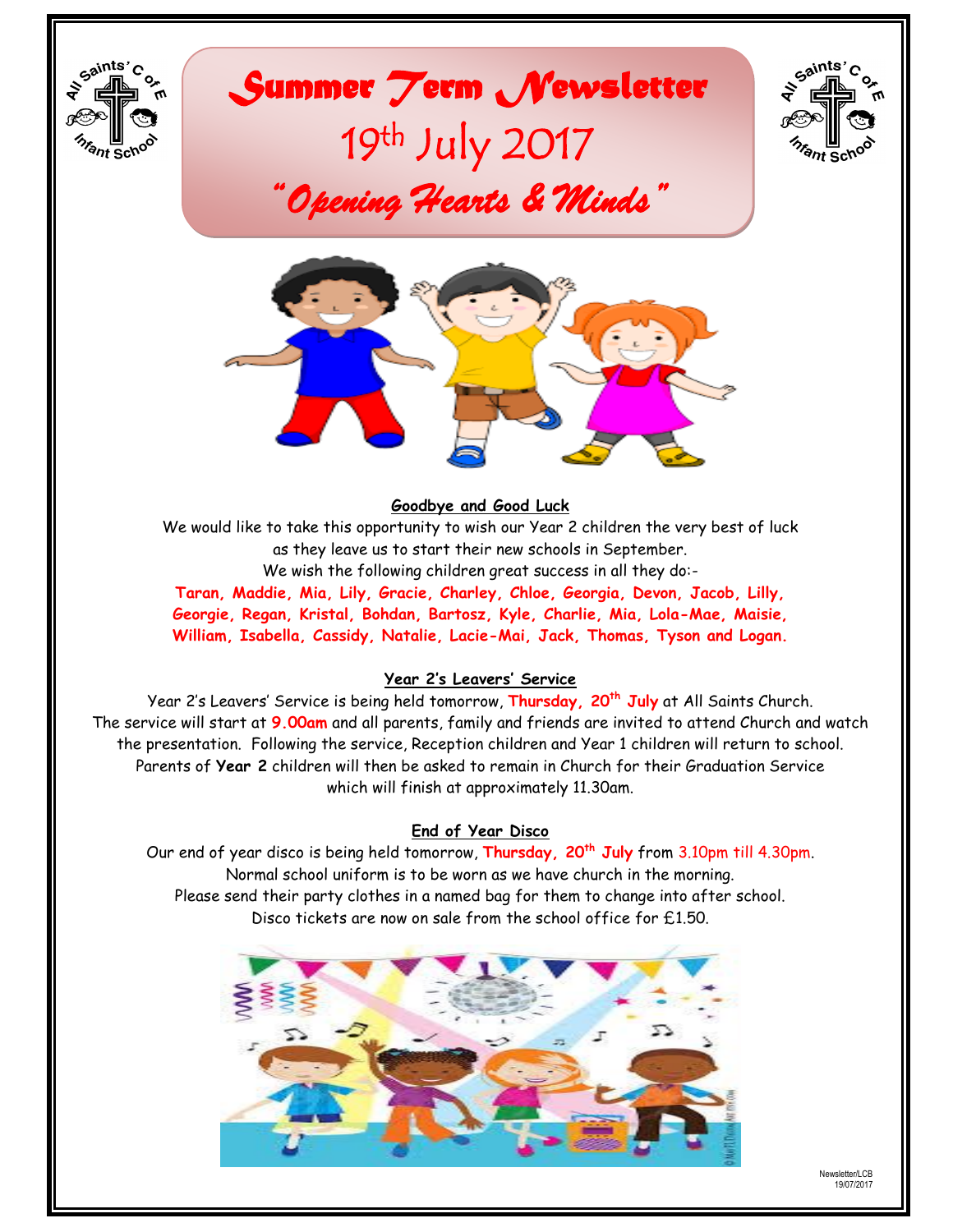# **End of Term**

School will close on **Friday, 21st July at 3.10pm** for the school holidays. We will re-open to children on **Thursday, 7th September 2017.**

# **Little Big Sing**

Our Year 2 children represented All Saints C of E Infant School at the Little Big Sing which was held last Friday at All Saints centre. We're very proud of the way the children conducted themselves and they sang their songs really well, which included, Mr Blue Sky, We Will Rock You and Happy. Well done to you all.

#### **Attendance Awards**

Huge congratulations to the following children who have completed **100%** attendance during 2017:- Reception > Charlie, Heidi and Ollie Year 1 > Charlie, Mackenzie, Victoria and Toby Year 2 > Chloe and Bohdan



Congratulations to the following children who have completed **99%** attendance during 2017:-

Reception > Harry, Samuel and Louis Year 1 > Seren, Adaora and Lulu Year 2 > Gracie, Charley, Georgia and Thomas